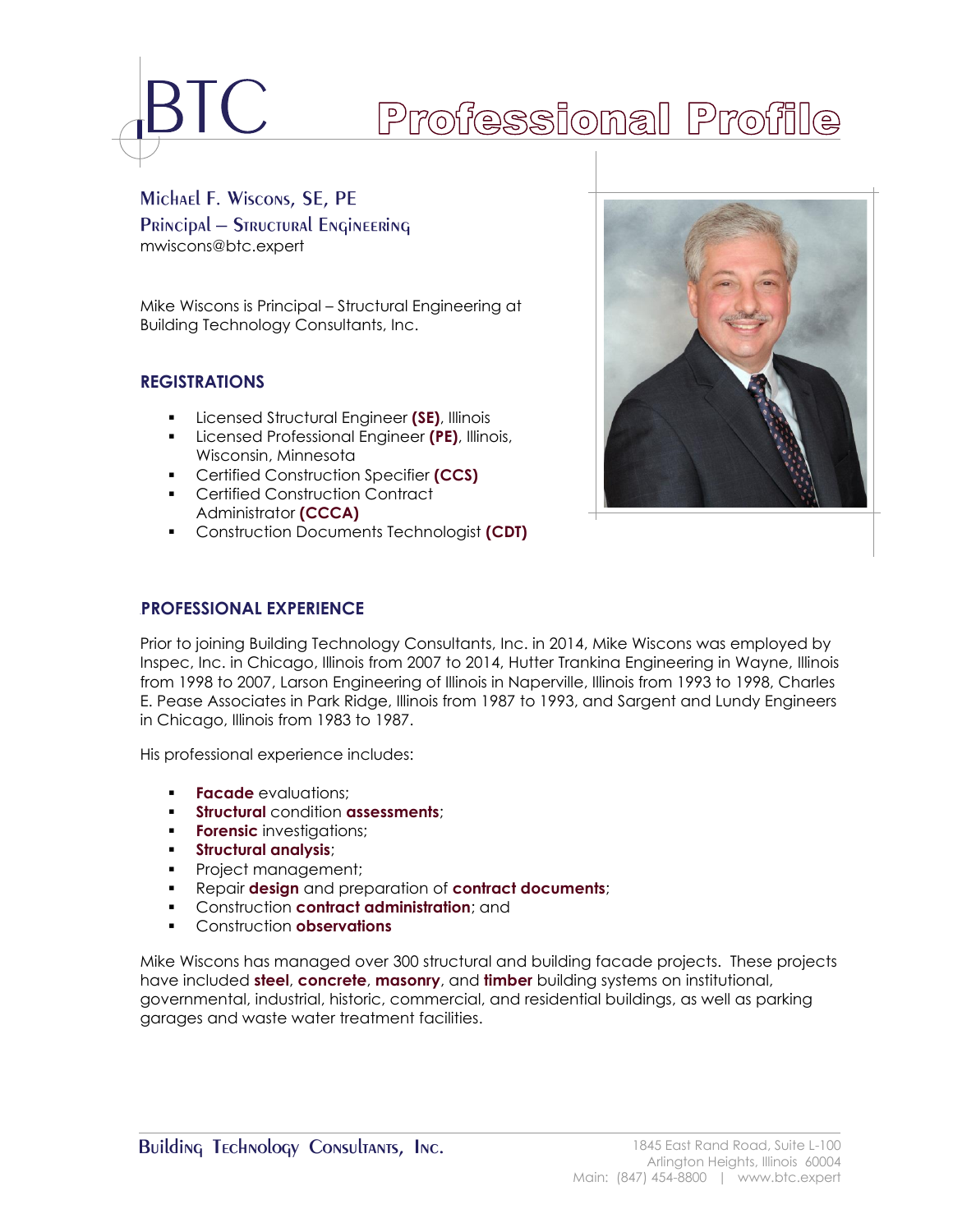Page: 2 of 5



# **1BEDUCATION**

Mike Wiscons earned his **Bachelor of Science** degree in Civil Engineering from the **University of Illinois** at Urbana-Champaign in 1982. He earned a **Master of Science** degree in Civil Engineering from the **University of Illinois** at Urbana-Champaign in 1983.

Since his graduation, he has attended numerous seminars and symposia related to exterior wall technology and structural restoration.

# **2BPROFESSIONAL ACTIVITIES**

- Member of International Concrete Repair Institute **(ICRI)**
- Member of Structural Engineers Association of Illinois **(SEAOI)**
- Associate Member of American Society of Civil Engineers **(ASCE)**
- Member of Building Enclosure Council Chicago **(BEC)**

# **3BPUBLICATIONS**

- Wiscons, M., Farahmandpour, K., and Seegebrecht, G. "**Key Design Considerations for Concrete Topping Slabs in Split-Slab Construction**" Interface, November/December 2021
- Wiscons, M. and May, J. "**Fall Arrest Anchorage: The Right Testing Procedure for Your Project**" Interface, August 2016
- Wiscons, M. and Kilpatrick, D. "**Repair of Above-Roofline Parapet Walls on Vintage Structures**" Interface, March 2012
- Wiscons, M. "**Take Good Care of Building Facades**" Buildings Magazine, February 1, 2010

# **REPRESENTATIVE PROJECTS**

#### **1620 South Michigan Avenue Condominiums** – Chicago, IL

Responsible for construction documents, bidding assistance, and construction phase services associated with **exterior facade** and **balcony repairs** for a 12-story tall, posttensioned concrete frame building. Restoration of deteriorated areas of concrete was included in repairs. Work incorporated elevated walkway slab reinforcement, identified during construction. Traffic-bearing membrane was replaced on all balconies prior to completion of work.

# **AMLI Deerfield Development** – Deerfield, IL

Responsible for **building envelope** consulting services on new construction of a 4-story, 240-unit residential wood-framed building. Exterior wall finishes included **brick** with **cast stone** accents, and **fiber cement** siding and trim. Roofing system was revised from singleply membrane to modified bitumen to accommodate winter construction. Work included peer review of material submittals, attendance at contractor coordination meetings, and periodic site visits to review construction.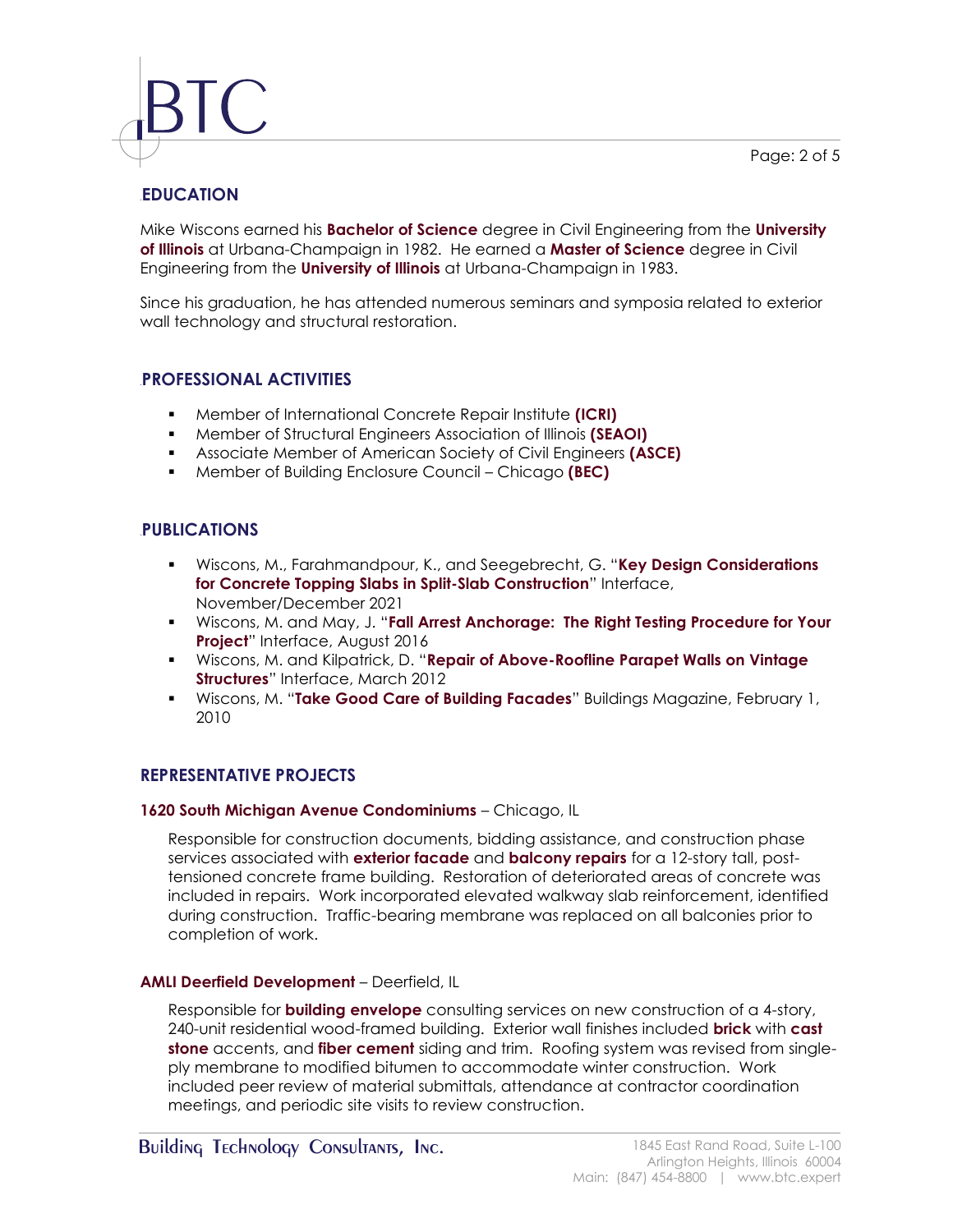# **St. Regis Condominiums Parking Garage** – Lombard, IL

Responsible for construction documents, bidding assistance, and construction phase services associated with **concrete repairs** and **waterproofing repairs** for a basement-level **parking garage**. On-going **water leakage** and **deterioration** of the concrete roof slab required removal of existing bituminous pavement at parking areas, and soil at landscaped areas. Concrete repairs included extensive top, underside, and full-depth repairs, including replacement of reinforcing steel. Waterproofing repairs included traffic bearing membrane (TBM) at parking areas, 2-ply modified bitumen waterproofing membrane at landscaped areas, and installation of new parking deck and green roof drains.

### **Malibu East Condominium** – Chicago, IL

Responsible for construction documents, bidding assistance, and construction phase services associated with **parking garage** repairs, and repairs to boat dock adjacent to Lake Michigan. Several different types of parking garage repairs were performed during the project including application of traffic bearing membrane, replacement of deficient **expansion joints,** and **concrete repairs.** Repairs to the boat dock were necessitated by ongoing outward movement of sheet piling along the lake. An innovative approach to provide lateral bracing of the sheet piling, using a structural slab that connected the top of the lake retaining wall to the building structure, was implemented.

#### **St. Patrick Catholic Church** – St. Charles, IL

Responsible for evaluation, design, bidding assistance, and construction phase services associated with **repairs** to secure **limestone** accents over door and window openings at an elementary school.Initial construction of limestone veneer over masonry openings caused conditions where large pieces were loose and could be removed by hand. Work included removing loose limestone veneer, installing through-wall flashing, and securely anchoring the veneer to structure.

# **O'Donnell Parking Garage** – Milwaukee, WI

Responsible for the **failure investigation** and **structural analysis** of a 26,000-pound **precast concrete** panel which fell from a **parking garage**, causing serious injury and a fatality to pedestrians. The investigation involved field evaluation of the detached panel and the supporting **cast in place concrete** wall, coordination and review of testing laboratory petrographic analysis, review of original contract documents and shop drawings, and structural analysis of the as-built condition. Based on the results of the findings, all of the remaining precast concrete panels on the parking garage were removed due to safety concerns. Work was performed in support of litigation.

#### **Milwaukee County Courthouse** – Milwaukee, WI

Responsible for the **investigation** and **repair** of a 10-inch diameter piece of **stone** facade which fell 7 stories from a courthouse building. Close-up examination of the failure identified that open copper seams in an integral gutter system within the cornice directly above caused trapped moisture to spall the stone due to freeze-thaw cycles. Repairs included a new replica piece of stone which was fabricated to bear onto solid stone that was epoxy anchored with **stainless steel** pins along with soldering of the deficient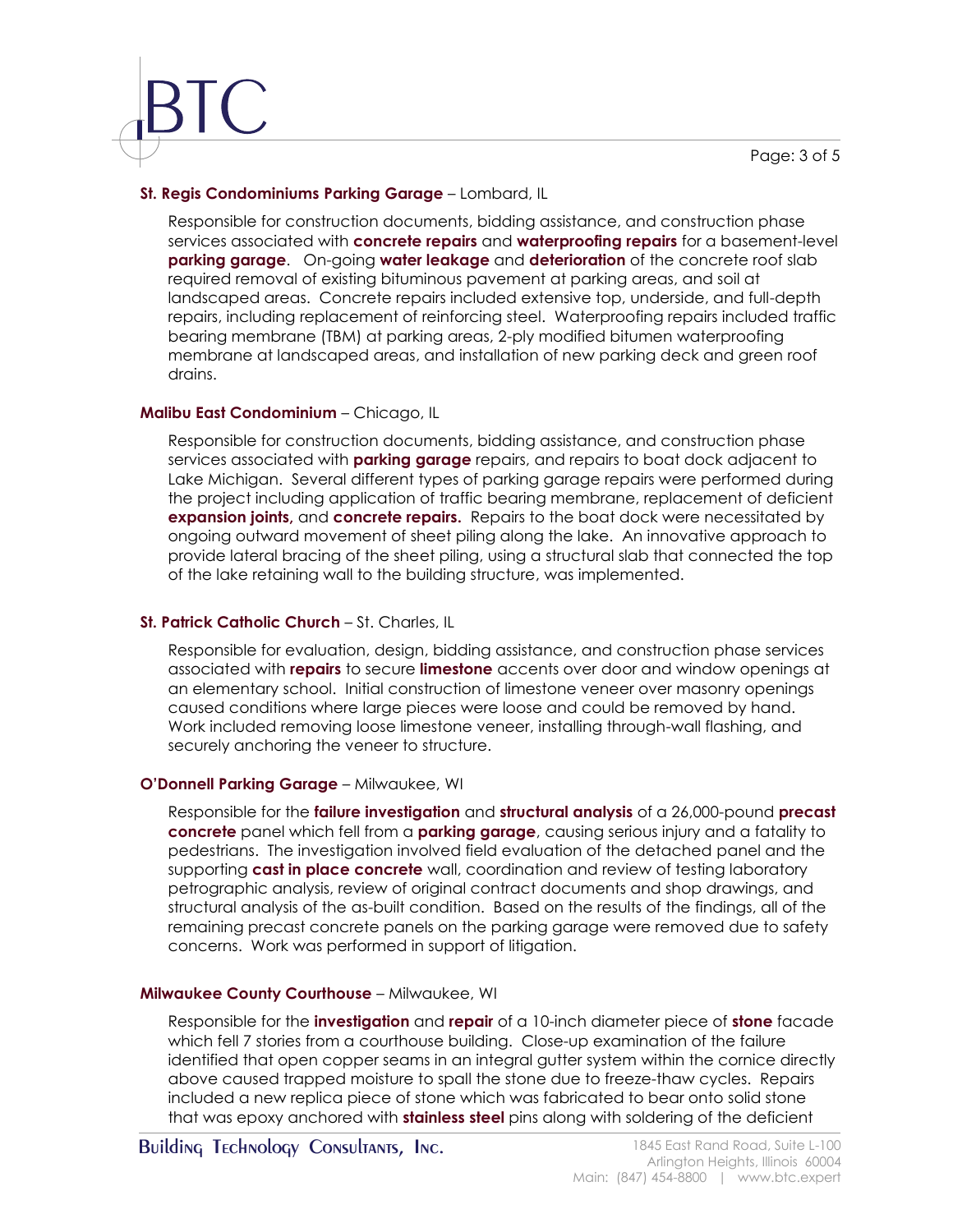

copper seams. Due to concerns of the spalled stone, 100% hands-on examination of the remainder of the building was performed which identified other crack and spall deficiencies in need of repair.

## **Conley and Mackeben Schools** – Algonquin, IL

Responsible for the **design**, construction **contract administration**, and construction **observations** of multiple phases of through wall **flashing** replacement. Two mirror image elementary schools experienced excessive **water leakage** at exterior walls throughout the buildings after most every rainfall since their original construction. Investigation identified several systemic deficiencies in the masonry cavity wall through-wall flashing, most notably improper adhesion and the lack of end dams. Repairs included removal of the exterior veneer in order to remove and replace the inadequate flashing with new flexible flashing and properly installed end dams. Due to the extent of the required repairs, work was performed on the buildings over the course of 3 summers, when school was out of session.

#### **North Shop Roof Truss** – Milwaukee, WI

Responsible for the **structural assessment** and **repair design** of a damaged 70-foot long **steel** roof truss caused by a collision with the open dump box of a salt truck. Work included an emergency site visit to review existing conditions and discuss temporary stabilization of the truss with a shoring contractor.

Responsible for the preparation of construction documents for repair of the damaged truss, review of vendor shop drawings, and construction **observations** to verify that the repairs were performed properly.

#### **Ecumenical Institute/ICA Building** – Chicago, IL

Responsible for the **facade examination** and follow up report on this 90-foot tall building in accordance with the City of Chicago Facade Ordinance. The facade consisted primarily of **brick** and **terra cotta.** Work also included a subsequent hands-on investigation of a damaged terra cotta unit and the corroded steel support structure. Recommendations for repairs were provided to the client.

#### **Bridgewater Lofts** – Minneapolis, MN

Responsible for the **investigation** of spalled **granite** panel cladding at multiple locations on a 10-story residential condominium building. Work included review of original construction documents and fabricator's shop drawings along with a site visit to observe invasive **exploratory openings** of the panels. Based on the investigation, granite deterioration was due to moisture that had infiltrated gaps at the grouted anchor connections on the edges of the panels, causing crescent shaped spalling due to freeze-thaw cycles. Recommendations were made to remove the panels due to possible safety concerns.

#### **University of Chicago** – Chicago, IL

Responsible for the facade **restoration** of numerous vintage buildings on campus. Work included surveys and evaluations of various **limestone** structures, preparation of construction documents, interviews with prospective contractors, construction **contract**